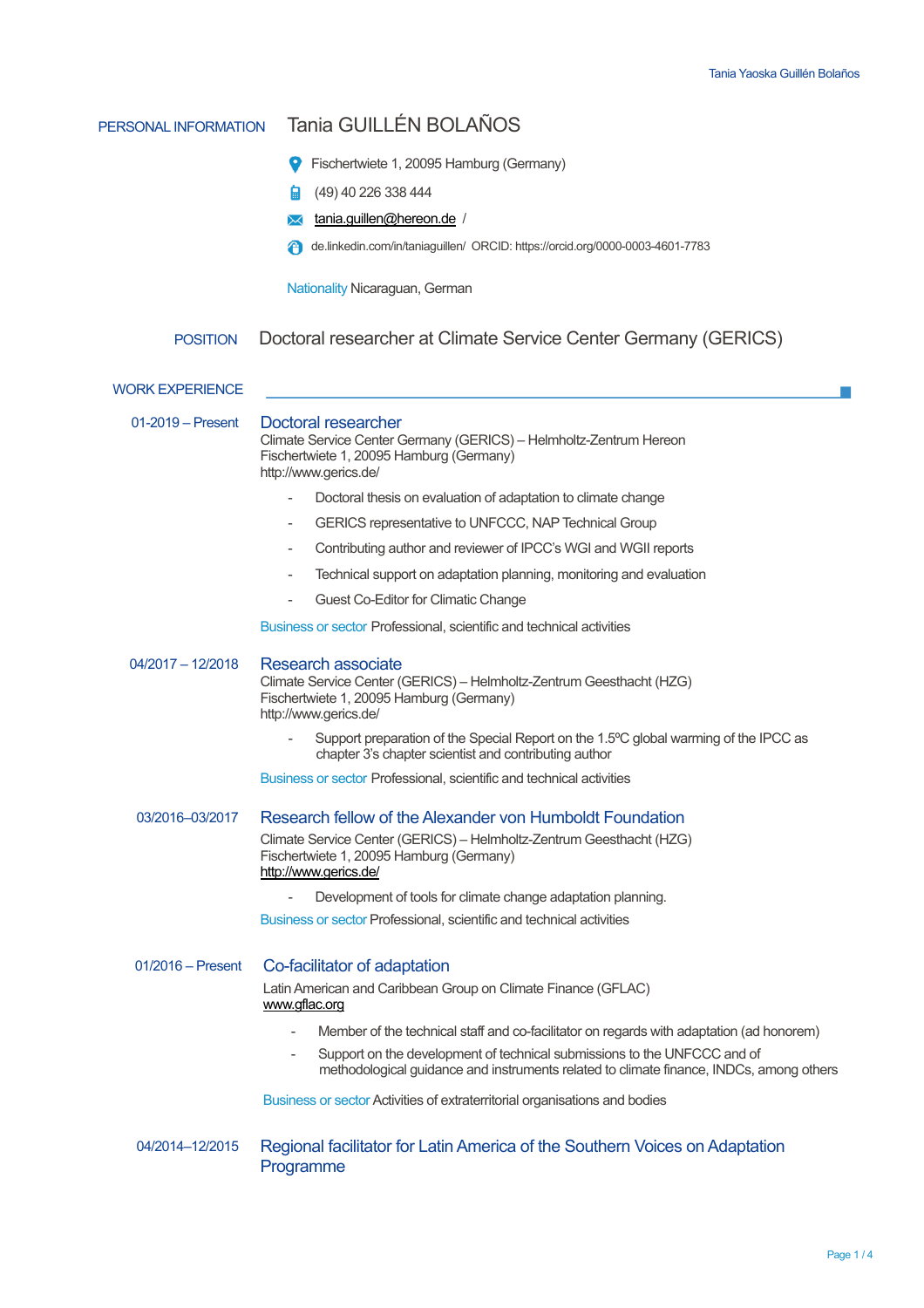Centro Alexander von Humboldt, Managua (Nicaragua) www.humboldt.org.ni

- Coordination and monitoring of the implementation of the Southern Voices program activities in Latin America.
- Monitoring the development of the Joint Principles for Adaptation initiative in Latin America.
- International delegate of the SUSWATCH network in the international negotiations on climate change (especially under the UNFCCC), and to different networks such as Construyendo Puentes, Foro Centroamérica Vulnerable and Climate Action Network International (CAN).
- Coordinator of the Climate Action Network Latin America (CAN-LA).
- Observer of the Scaling Up Renewable Energy in Low Income Countries Program (SREP) of the Climate Investment Funds (CIF).
- Reporting and analysis of the international climate negotiations.

Business or sector Activities of extraterritorial organisations and bodies

11/2013–03/2014 Consultant

Center for Natural Resources and Development (CNRD) Betzdorfer Str. 2, 50679 Cologne (Germany) www.cnrd.info

Development of two case studies related to Ecosystem-based Disasters Reduction.

Business or sector Professional, scientific and technical activities

## 102/2007–01/2011 Environmental technician

#### **AMICTI AN**

Catarina, Masaya (Nicaragua)

- Coordination and technical guidance for the formulation of environmental plans of five municipalities
- Formulation and monitoring of wastewater management system projects of three municipalities
- Technical team for the preparation of the Nicaraguan Technical Standard for Environmental Control of Crater Lakes; and of the Management Plan of the Natural Reserve Laguna de Apoyo

Business or sector Activities of extraterritorial organisations and bodies

02/2007–05/2011 Consultant

Rainforest Alliance Inc. Ciudad de Guatemala (Guatemala) www.rainforest-alliance.org

- Diagnosis on sustainable tourism.
- Good practices implementation plans on sustainable tourism.

Business or sector Activities of extraterritorial organisations and bodies

### EDUCATION AND TRAINING

11/2019 – to present PhD student Universität Hamburg – Faculty of Mahematics, Informatics and Natural Sciences (MIN) Bundesstr. 55, 20146 Hamburg (Germany) http://www.geo.uni-hamburg.de/

- Doctoral thesis on evaluation of adaptation to climate change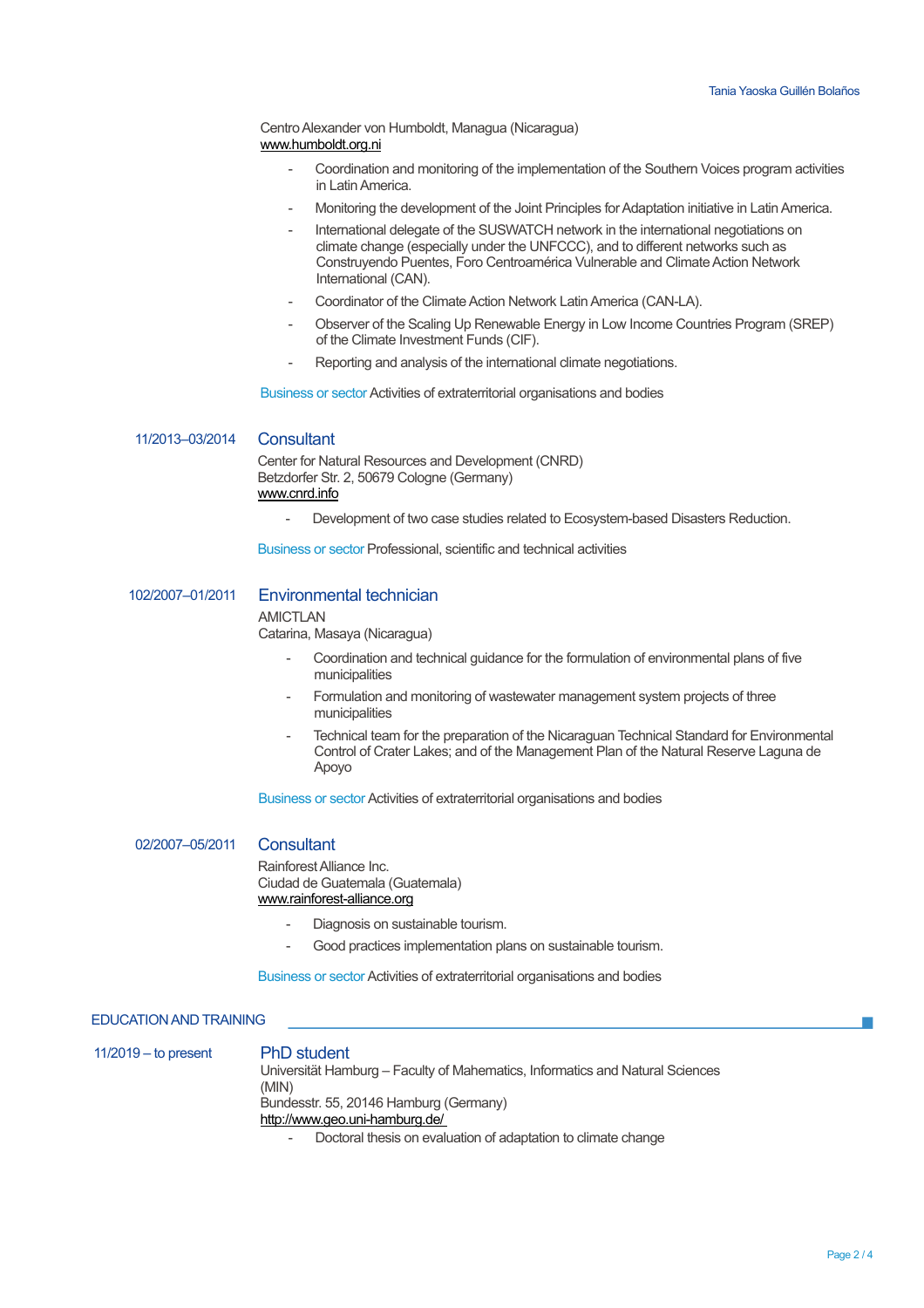# 06/2011–10/2013 M.Sc. in Technology and Natural Resources Management in the Tropics and Subtropics

Cologne University of Applied Sciences - Institute for Technology and Resources Management in the Tropics and Subtropics (ITT) Betzdorfer Straße 2, 50679 Cologne (Germany) http://www.tt.th-koeln.de/

- Environmental and Land Management Specialization (focused on Climate Change Adaptation)

### 02/2002–12/2006 Environmental Quality Engineer

Universidad Centroamericana, Managua (Nicaragua) https://www.uca.edu.ni/

- Impact Assessment. Environmental Legislation. Water, soil and air pollution. Renewable energies. Environmental Management. Environmental audit.

### PUBLICATIONS

- Hoegh-Guldberg, O., Jacob, D., Taylor, M., **Guillén Bolaños**, T., Bindi, M., Brown, S., et al. (2019). The human imperative of stabilizing global climate change at 1.5ºC. Science (80-. ). 365. doi:10.1126/science.aaw6974.
- **Guillén Bolaños T**., Máñez Costa M., Nehren U. (2018) Development of a Prioritization Tool for Climate Change Adaptation Measures in the Forestry Sector—A Nicaraguan Case Study. In: Quiroga S. (eds) Economic Tools and Methods for the Analysis of Global Change Impacts on Agriculture and Food Security. Springer, Cham
- IPCC, 2018: Summary for Policymakers. In: Global warming of 1.5°C. An IPCC Special Report on the impacts of global warming of 1.5°C above pre-industrial levels and related global greenhouse gas emission pathways, in the context of strengthening the global response to the threat of climate change, sustainable development, and efforts to eradicate poverty [V. Masson-Delmotte, P. Zhai, H. O. Pörtner, D. Roberts, J. Skea, P. R. Shukla, A. Pirani, W. Moufouma-Okia, C. Péan, R. Pidcock, S. Connors, J. B. R. Matthews, Y. Chen, X. Zhou, M. I. Gomis, E. Lonnoy, T. Maycock, M. Tignor, T. Waterfield (eds.)]. World Meteorological Organization, Geneva, Switzerland, 32 pp. **Drafting Author**
- O.Hoegh-Guldberg, D.Jacob, M.Taylor, M.Bindi, S.Brown, I.Camilloni, A.Diedhiou, R.Djalante, K.Ebi, F. Engelbrecht, J.Guiot, Y. Hijioka, S. Mehrotra, A. Payne, S. I. Seneviratne, A. Thomas, R. Warren, G. Zhou, 2018, Impacts of 1.5°C Global Warming on Natural and Human Systems. In: Global Warming of 1.5°C. An IPCC Special Report on the Impacts of Global Warming of 1.5°C above Pre-Industrial Levels and Related Global Greenhouse Gas Emission Pathways, in the Context of Strengthening the Global Response to the Threat of Climate Change, Sustainable Development, and Efforts to Eradicate Poverty [V. Masson-Delmotte, P. Zhai, H. O. Pörtner, D. Roberts, J. Skea, P.R. Shukla, A. Pirani, W. Moufouma-Okia, C. Péan, R. Pidcock, S. Connors, J. B. R. Matthews, Y. Chen, X. Zhou, M. I. Gomis, E. Lonnoy, T. Maycock, M. Tignor, T. Waterfield (eds.)]. In Press. **Chapter Scientist**
- S. Guzmán, A. Moncada, N. Canales, M. Castillo, and **T. Guillén**. Toward Climate Finance Reporting Systems in Latin America (2017) in Toward Implementation: The 2017 AdaptationWatch Report. Eds. K. Adams and D. Falzon. White Paper. AdaptationWatch. Available at: http://ow.ly/S3Be30gWJ9S
- E. Viktor, S. Ehlert, A. Haensler, **T. Guillén Bolaños**, T. Blome, and M. Máñez Costa (2017) 'The 5th International Conference on Climate Services (ICCS5) – "Innovation in Climate Services and Capacity Building"', Climate Services, 5, pp. 4–5. doi: 10.1016/j.cliser.2017.04.002I.Available at: https://doi.org/10.1016/j.cliser.2017.04.002
- **T. Guillén Bolaños**, M. Máñez Costa, U. Nehren, (2016): Development of a prioritization tool for climate change adaptation measures in the forestry sector –A Nicaraguan case study. Report 28. Climate Service Center Germany, Hamburg. Available at: http://www.climate-servicecenter.de/imperia/md/content/csc/report28.pdf
- Nehren, U., K. Sudmeier-Rieux, S. Sandholz, M. Estrella, M. Lomarda, and **T. Guillén**, 2014: The ecosystem-based disaster risk reduction case study and exercise book. CNRD and UNEP.Available at: https://www.researchgate.net/publication/270588316\_The\_ecosystembased disaster risk reduction case study and exercise book